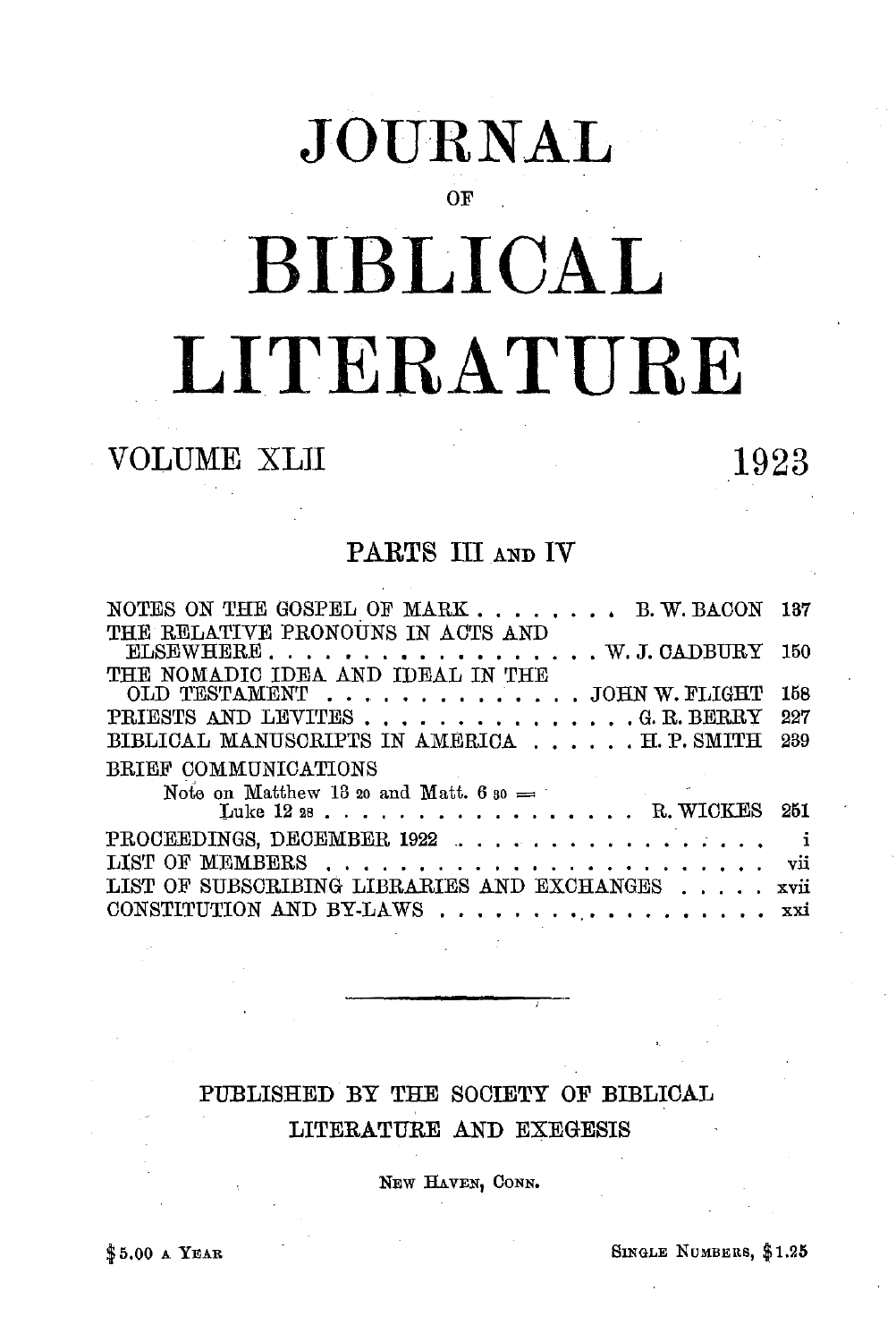#### THE RELATIVE PRONOUNS IN ACTS AND **ELSEWHERE**

#### HENRY J. CADBURY HARVARD UNIVERSITY

THE- relation of the indefinite relative to the simple relative pronoun in Greek has engaged the attention of many New Testament grammarians and there has been a general effort to show that the classical distinction between them is at least sometimes maintained by New Testament writers. The following full statement from Moulton, *Grammar of New Testament Greek*, I, p. 91f., indicates the maximum concession that is generally allowed to any theory of coalescence:

"Turning to the Relatives, we note the limiting of  $\delta \sigma \tau_i s$ , a conspicuous trait of the vernacular, where the nominative (with the neuter accusative) covers very nearly all the occurrences of the pronoun. The phrase  $\epsilon_{\omega s}$   $\delta \tau_{\omega}$  is the only exception in NT Greek. The obsolescence of the distinction between  $\delta s$  and  $\delta$ <sup> $\sigma$ </sup>r<sub>is</sub> is asserted by Blass for Luke, but not for Paul. A type like Lk 24 *είς πόλιν Δανείδ ήτις καλείται Βηθλεέμ*, may be exactly paralleled from Herodotus (see Blass 173) and- from papyri: so in an invitation formula  $a\tilde{\psi}\rho\iota o\nu\tilde{\eta}\tau\iota s\tilde{\epsilon}\sigma\tau\tilde{\iota}\nu\tilde{\iota}\tilde{\epsilon}$ , "tomorrow, which is the  $15th$ "--cf. Mt 27 62. Hort, on 1 Pet 211 (Comm. p. 133), allows that 'there are some places in the NT in which  $\delta \sigma \tau \nu s$  cannot be distinguished from  $\delta s$ .' In most places, however, of the NT,' he proceeds,  $3\sigma\tau$ <sub>is</sub> apparently retains its strict classical force, either generic, "which, as other like things", or essential, "which by its very nature".' A large number of the exceptions, especially in Lucan writings, seem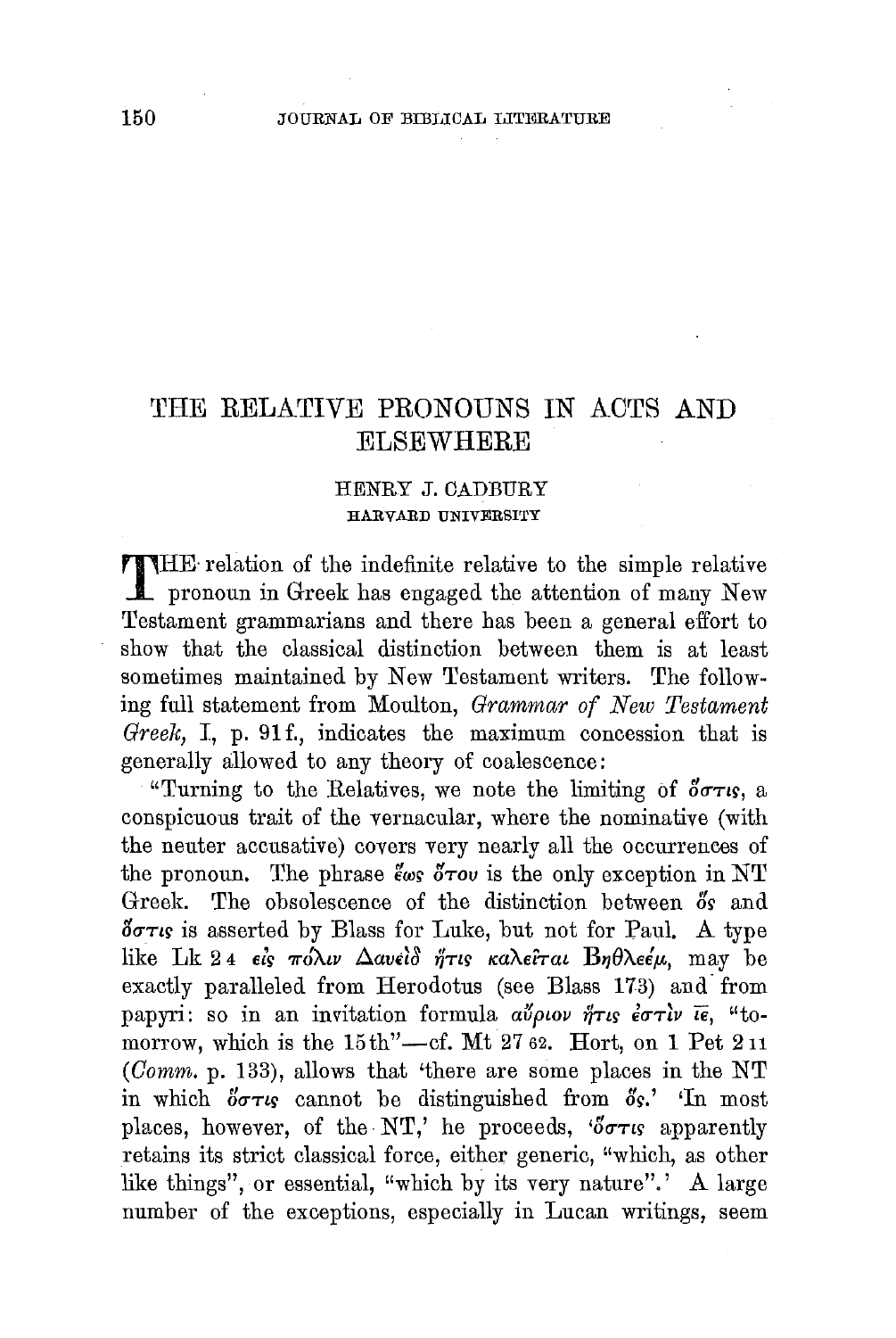to be by no means cases of *equivalence* between  $\delta$ s and  $\delta \sigma \tau$ *is*, whether agreeing or disagreeing with classical use. Some of them would have been expressed with  $\delta \sigma \pi \epsilon \rho$  in Attic: thus in Acts 11 28 we seem to expect  $\eta \pi \epsilon \rho \epsilon$   $\gamma \epsilon \nu \epsilon \tau o$ . Others throw a subtle stress on the relative, which can be brought out by various paraphrases, as in Lk 1 20, 'which for all that.' Or  $\delta \sigma \tau$  represents what in English would be expressed by a demonstrative and a conjunction, as in Lk 10 42, 'and it shall not be taken away.' In Mt we find  $5\sigma\tau$  used four times at the beginning of a parable, where, though the principal figure is formally described as an individual, he is really a *type,* and  $\delta\sigma\tau\iota\mathfrak{s}$  is therefore appropriate. We may refer to Blass 172, for examples of  $\delta$ s used for  $\delta \sigma \tau$ is, with indefinite reference. The large number of places in which  $\delta \sigma \tau_{\text{IS}}$  is obviously right, according to classical use, may fairly stand as proof that the distinction is not yet dead. We must not stay to trace the distinction further here, but may venture on the assertion that the two relatives are never absolutely convertible, however blurred may be the outlines of the classical distinction in Luke, and possibly in sporadic passages outside his writings. Kalker *(Quaest.* 245f.) asserts that Polybius uses  $\delta\sigma\tau$  is for  $\delta s$  before words beginning with a vowel, for no more serious reason than the avoidance of hiatus; and it is curious that among twenty-three more or less unclassical examples in the Lucan books fourteen do happen to achieve this result. We chronicle this fact as in duty bound, but without suggesting any inclination to regard it as a key to our problem. IfKalker is right for Polybius-and there certainly seems weight in his remark that this substitution occurs just where the forms of  $\delta s$  end in a vowel-we may have to admit that the distinction during the Kown period had worn rather thin. It would be like the distinction between our relatives *who*  and *that,* which in a considerable proportion of sentences are sufficiently convertible to be selected mostly according to our sense of rhythm or euphony: this, however, does not imply that the distinction is even blurred, much less lost."

No doubt many occurrences of  $\delta \sigma \tau \kappa$  in the New Testament permit of reading into them a kind of generalizing force but there are other phenomena, quite apart from the subjective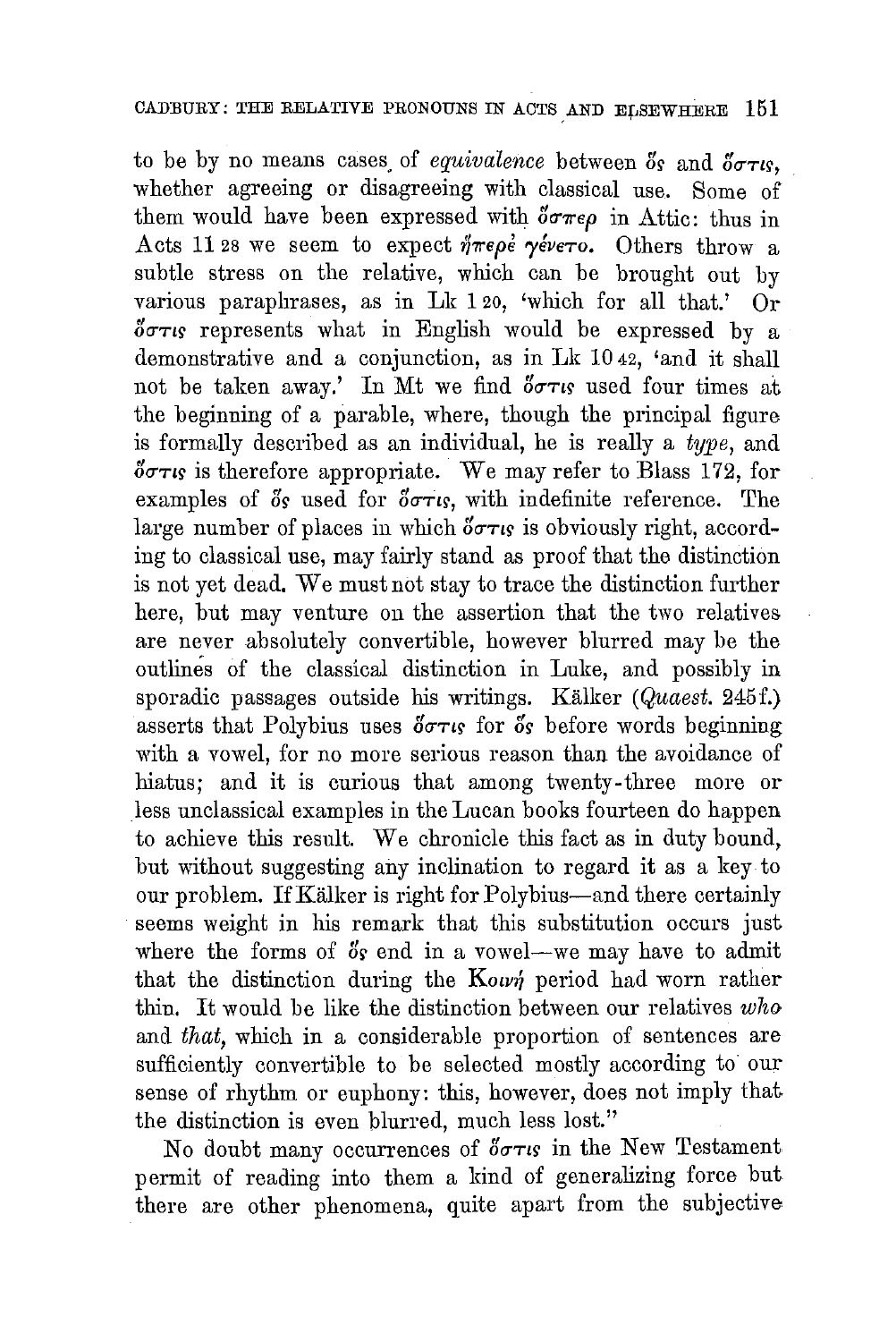evidence of subtle shades of meaning attributed to individual passages by the modern reader, which compel the conclusion that the indefinite relative is merely a synonymous substitute for the simpler form in many *Kown* writings. These lines of evidence are three :

1) The limitation of the forms used. Except for the stereotyped  $\epsilon$ we  $\delta$ rov only the nominative forms occur. This has always been noted but no reason can be given why the classical indefinite sense should be illustrated so exclusively in the nominative.

2) The large degree to which the corresponding forms of the simple relative have been ousted by the compound. This is more than a repetition of the previous point-for it means, for example, not only that  $\eta \tau$  is comparatively frequent in these writings but that  $\eta$  is comparatively rare. Why the proper sense of the simple relative should be less frequently illustrated for example in the feminine nominative singular than in the masculine singular or in the oblique cases of the feminine is a question that would be difficult to answer for those who wish to maintain even an occasional survival of the classical distinction.

3) ,It is sometimes possible to compare within a single author instances of the use of the two pronouns when the very similarity in thought and form between the parallels shows that the distinction is merely a matter of declension, if one may say so, rather than of sense.

For ·these reasons it is possible to assert the complete extinction in most New Testament writings (not to mention other examples of late Greek) of any difference between the two pronouns, except for cases when  $\delta \sigma \tau_i$ ,  $\delta \tau_i$  occurs without antecedent in the sense "whoever", "whatever".<sup>1</sup>

The book of Acts confirms this general conclusion. As Blass already suggested, the intermixture in Luke's writing is very complete. For that author the relatives had become a single pronoun declined as follows:

 $\delta$ *s*  $\eta$ <sup>*trus*  $\delta$ </sup> OS' *'Y}TtS'* 0 *t!* ,, tl *OtTtVES' atTtVES' a*   $\hat{\omega}$   $\hat{\delta}$  **y** etc.  $\hat{\omega}$  **v** etc.

The exceptions to this composite declension are few (in Acts

<sup>1</sup> Even here  $\delta s$ ,  $\delta s$   $\delta \nu$  etc., has become an alternative usage.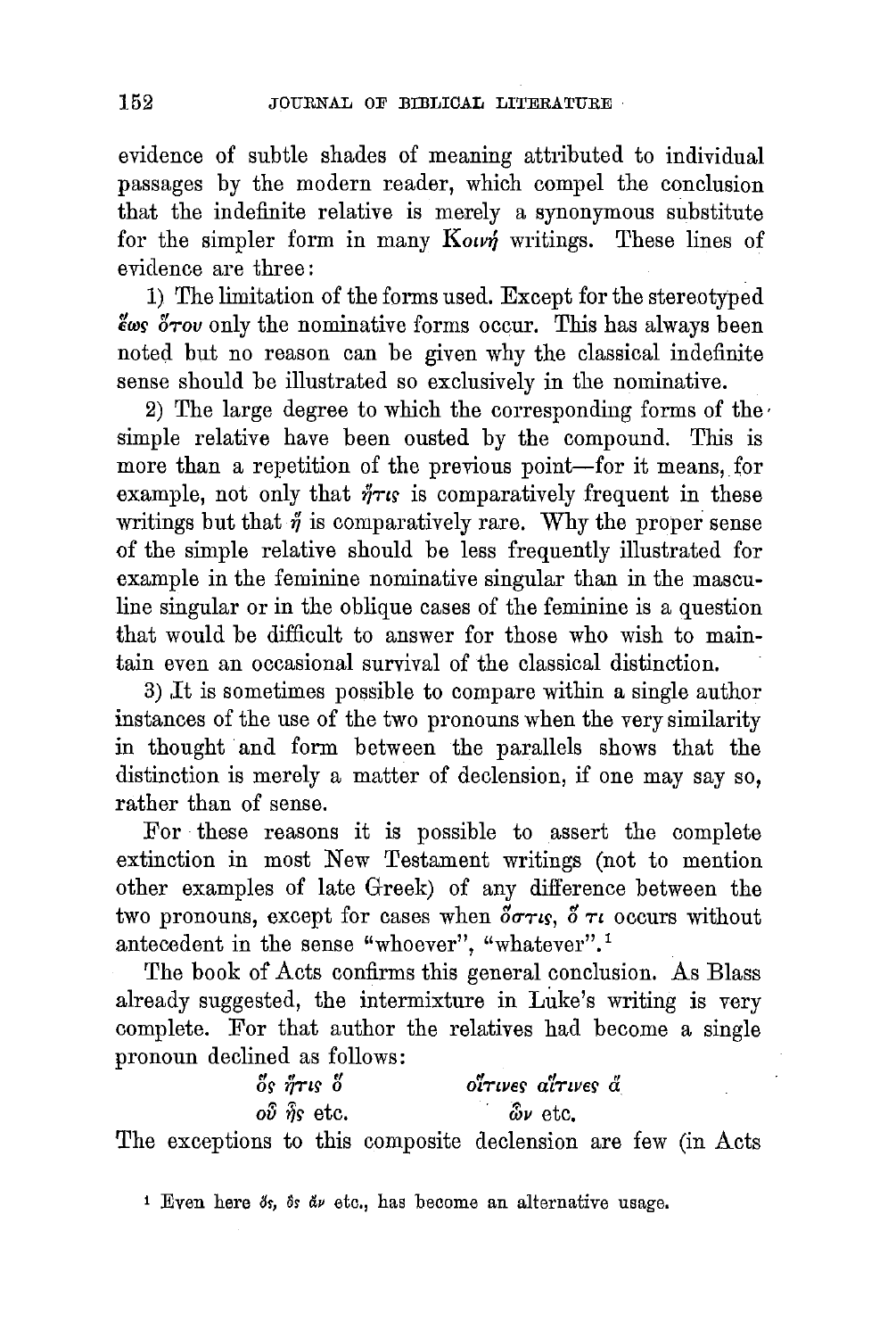CADBURY: THE RELATIVE PRONOUNS IN AOTS AND ELSEWHERE 153

only four out of a total for both pronouns of about 200 occurrences):

 $\delta \tau$ ov genitive occurs as well as ov in the phrase  $\partial \sigma$   $\delta \tau$ ov (ov) in Luke 12 5o; 13 8j 15 8 *v.* l.; 2216; 2218 *v.* l.

 $\delta\sigma\tau$ <sub>cs</sub> in Luke 23 19.

*i* in Luke 2 37; 10 39 *v. l.*, Acts 9 36.<br>*o*<sup>7</sup> in Luke 5 10 17 29: 6 17: 8 13 *(b*)

in Luke 5 10 17 29; 6 17; 8 13 (bis); 9 27 31; 10 30; 13 so (bis); 17 12; 20 47; 23 29; 24 23; Acts 1 11; 7 40: 10 45 *v. l.*; 28 10.

*a1* **in Luke 8 2; 23 27 29.** 

These exceptions may many of them be explained on different grounds.

a) Two are doubtful readings

Luke 10 39  $\hat{\eta}$  και παρακαθεσθείσα (om.  $\hat{\eta}$   $\aleph^*$  LE 579 boh)

Acts 10.45 of  $\sigma v\gamma\lambda\theta o\nu$  (of  $\sigma o\iota$  all Greek MSS except B)

b) Some instances are probably due to Luke's sources

- Luke  $813^a$  of  $\overset{\circ}{\sigma}$ rav  $\overset{\circ}{a}$ *kov* $\sigma \omega \sigma u v^2$  Mark  $413$  of  $\overset{\circ}{\sigma}$ rav  $\overset{\circ}{a}$ *kov* $\sigma \omega \sigma u v$ Luke 2047 of  $\kappa a \tau \epsilon \sigma \theta$ lovou Mark 12 40 oi (article)  $\kappa a \tau \epsilon \sigma$ - $\theta$ *lovtes*
- Luke 23 19  $\text{Ba}\rho\alpha\beta\beta\hat{\alpha}v$  over  $\hat{\eta}v$  $\delta$ ιά στάσιν τινά γενομένην έν  $\tau$ η πόλει και φόνον βληθεις εν  $\tau\hat{y}$   $\phi$ υλακ $\hat{y}$
- Mark 15 8  $\hat{\eta}$ ν δε ο λεγόμενος  $B$ a $\rho$ a $\beta$  $\beta$ âs  $\mu$ e $\tau$ à  $\tau$ ŵ σ $\tau$ aσιαστῶν δεδεμένος οἴτινες ἐν  $\tau \hat{\eta}$  στάσει φόνον πεποιήκεισαν
- Acts 7 40 o<sup>3</sup> προπορεύσονται Exod. 32 1 = 32 23 (LXX) o<sup>3</sup><br>ημών *προπορεύσονται ήμών*

c) In some cases the simple pronoun is used to avoid repetition of similar forms of  $\tau$  or  $\delta \sigma \tau$  is 3

Luke 82 at  $\hat{\eta} \sigma \omega$   $\tau \epsilon \theta \epsilon \rho a \pi \epsilon \nu \mu \epsilon \nu a \iota$  (yvvaints  $\tau \nu \epsilon \epsilon$  immediately precedes and the next verse has  $\epsilon \tau \epsilon \rho \alpha \iota \pi \delta \lambda \alpha \iota$ ,  $\alpha \iota \tau \iota \nu \epsilon \varsigma \kappa \tau \lambda$ .)

Luke 927 eίσίν τινες .... οι ού μη γεύσωνται θανάτου (avoiding the repetition in Mark 91 eloty rives . . . . oltwes ou un veuσωνται θανάτου)

<sup>2</sup> So Luke 8 13b has ot  $\pi \rho$ ds  $\kappa a \mu \rho b \nu$   $\pi \nu \sigma \tau e^{\gamma b \nu}$  (no relative clause in Mark) but Luke 8 15 has olrwes .... dkovoavres rov Moyov after Mark 4 20 olrwes άκούουσιν τον λόγον.

<sup>3</sup> In Luke 10 so and 17 12 of is preceded by  $\tau$  and  $\tau\omega$  a respectively.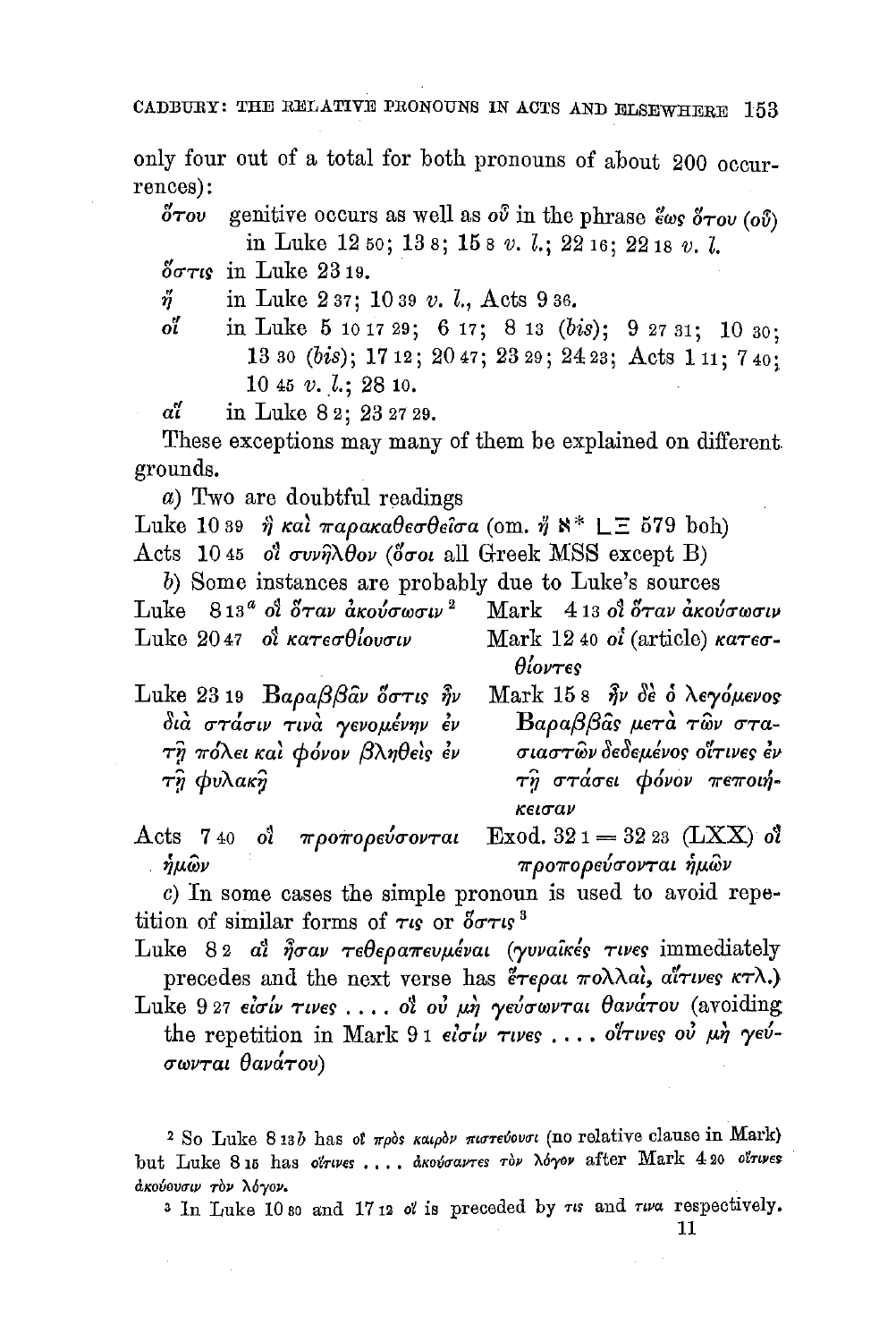Luke 9 31 of  $\partial \phi \partial \phi$  over  $\partial \phi$   $\partial \phi$   $\partial \phi$   $\partial \phi$   $\partial \phi$  (the preceding words are oίτινες ησαν Μωυσης και 'Ηλέίας

Luke 24 23 of  $\lambda$ eyovow ( $\tau$ ives occurs in verses 22 and 24)

Acts 936 η διερμηνευομένη λέγεται Δορκάς (the antecedent is  $\tau$ ts  $\mu a \theta \eta \tau \rho a$  and the last clause of verse 35 is otrwes  $\epsilon \pi \epsilon$ - $\sigma$ *T* $\rho$ <sub>E</sub> $\downarrow$ *av*  $\epsilon \pi i$   $\tau \delta \nu$   $\kappa \nu (\rho \nu \omega)$ .

Similarly in the following symmetrical clauses it may be supposed that rather than a repeated o $\tilde{i}$ *rwes* ( $\alpha$ <sup>*i*</sup>*rwes*) the simpler forms were preferred as suiting the gnomic form:

orms were preferred as sulting the ghomic form.<br>Inke 1330 είσιν έσχατοι οι έσονται πρώτοι και είσιν πρώτοι οι έσονται έσχατοι

Luke 23 29 at  $\kappa o \lambda$ ίαι αί ούκ εγέννησαν και μαστοι οι ούκ έθρε $\sqrt{a}$ ν.

d) In some cases a somewhat complicated antecedent may explain the use of the simpler relative:

- Luke 5 29  $\kappa a$ i  $\hat{\eta}$ ν όχλος πολύς τελωνών και άλλων οι ήσαν μετ  $a\dot{v}\tau\hat{\omega}\nu$  κατακείμενοι
- Luke 6 17  $\kappa a$ i  $\pi \lambda \hat{\eta} \theta$ os  $\pi o \lambda v$   $\tau o \hat{v}$   $\lambda a o \hat{v}$   $\hat{a} \pi \hat{o}$   $\pi a \sigma \eta s$   $\tau \hat{\eta} s$  'Iovoalas και ' Ιερουσαλήμ και της παραλίου Τύρου και Σιδῶνος, οι ηλθον<br>ακοῦσαι αὐτοῦ

Luke 23 27 ήκολούθει δε αύτω πολύ πληθος του λαού και γυναικών a1 eK<f7rTOVTO

The Epistle to the Hebrews among the New Testament writings is generally the closest in style to Luke. Though the connection by relatives is frequent<sup>4</sup> there is only one exception to the general rule by which  $\delta \sigma \tau s$  supplies three nominative forms and  $\delta s$  all the rest. The exception is 11 33 ol.<sup>5</sup>

The equivalence of forms from both pronouns may be seen in such cases as:

 $\text{Heb. } 9$  2 σκηνή γάρ κατεσκευάσθη ή πρώτη, έν ή . . . . ήτις Heb. 9 8 f.  $\tau \hat{\eta}$ s  $\pi \rho \omega \tau \eta$ s  $\sigma \kappa \eta \nu \hat{\eta}$ s . . .  $\eta \tau \iota$ s . . . .  $\kappa a \theta'$   $\hat{\eta} \nu$ 

Heb. 137 μνημονεύετε των ήγουμένων ύμων, οίτινες ... ων

Although Blass claims for Paul more fidelity to the classic distinction between the relatives than for Luke, his case is not well substantiated. There is for Paul practically a consistent

4 A. Nairne, *Hebrews* in *The Cambridge Greek Testament,* p. Iii.

 $5$  In view of Surias.. alrues in Heb. 108 and 11 Hort's conjecture for 101 in place of Svolas als or as of the MSS. should have been atrues rather than *at.*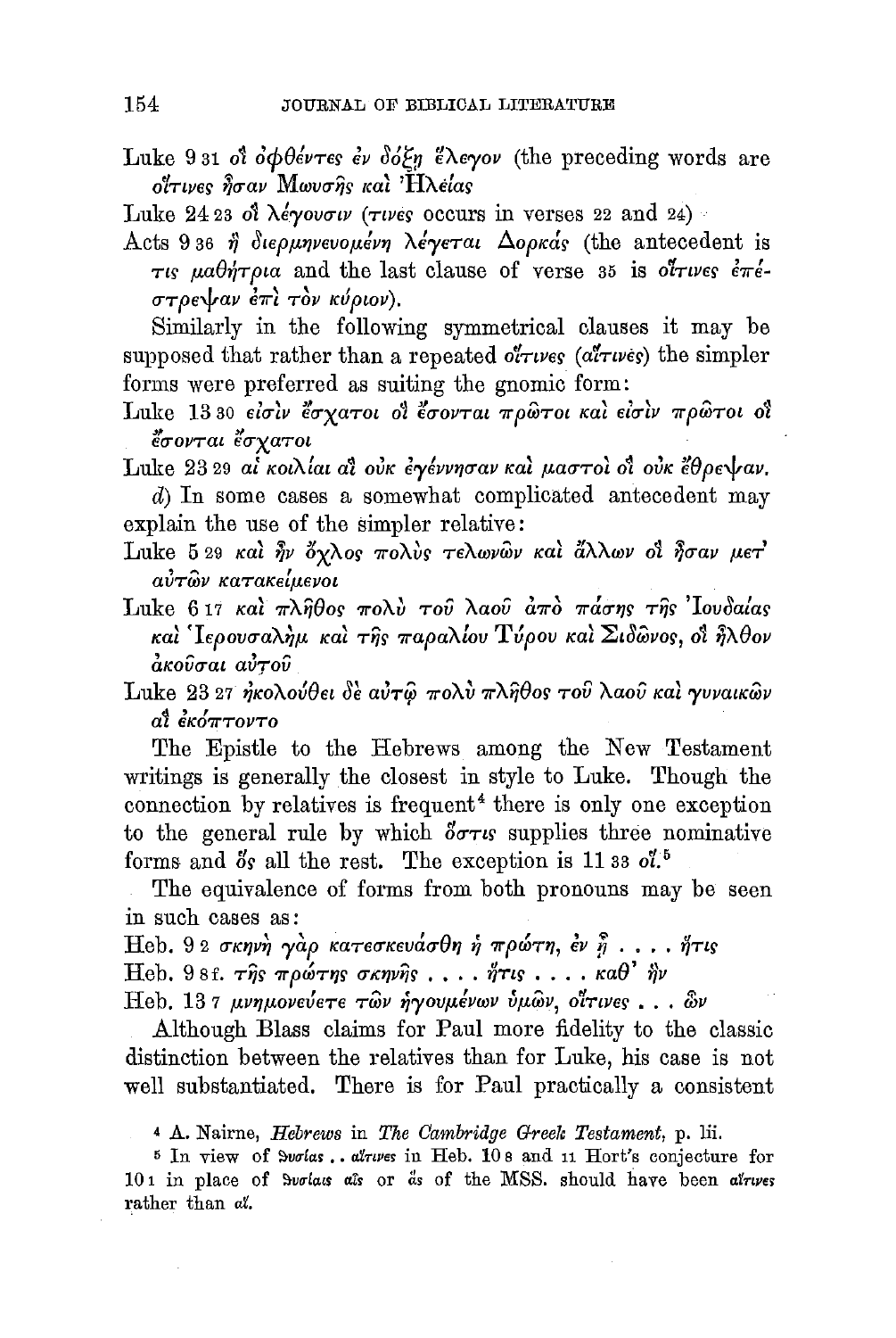mixed declension identical with that indicated' above except for the neuter plural nominative, where  $d\tau w a$  seems to have nearly supplanted  $\tilde{d}$ . According to Burton, *I. C. C. Galatians*, p. 257. "the only certain instance of  $\ddot{a}$  in nom. is Col. 222; in 1 Cor. 4 6 and Tit. 2 1 it was felt to be accus. ; in Col. 2 17 the reading is uncertain; in Eph. 54 it is possibly an accus.. but more probably a nom." The nominatives will then be  $\delta s$ ,  $\eta \tau s$ ,  $\delta$ ;  $\sigma \tau \nu s$ .  $a\bar{t}$ *rwes*,  $\bar{a}\tau w$ *a*, and for Paul the only exceptions for this mixed arrangement are, in addition to possible instances of  $\ddot{a}$  just mentioned:

Rom. 167 οι και προ έμου γέγοναν εν Χριστώ Phil. 220 δστις γνησίως τα περι ύμων μεριμνήσει

In the former case the reading is uncertain: *o1* is not read in  $\aleph^*D$  *et al.* If *ot* is original the form may be due to the desire to avoid repetition (cf. above, p. 153), since  $\partial^2 \tau \nu$ es occurs in the preceding clause modifying the same antecedent. Similarly the & of Col. 2 22 is succeeded by *&Ttva* in the next verse.

The equivalence in meaning and use of the two pronouns in Paul is well illustrated by the list of greetings in Romans from which one doubtful exception is derived:

Rom. 16  $4$ ff. ottwes .... ois ....  $\delta s$  ....  $\eta$ <sup>Tts</sup> .... ottwes ... ot  $(v, l.) \ldots \eta \tau \iota_{S}$ <sup>6</sup>

or from parallels between Ephesians and Colossians:

Eph, 1<sup>821</sup>, τη έκκλησία, ήτις έστιν το σώμα αυτού

Col. 124 *του σώματος αυτου δ έστιν ή έκκλησία* 

Eph. 55  $\pi\lambda$ *60v<sup>6</sup>kTns*,  $\delta$ s  $(v, l, \delta)$   $\delta\sigma\tau\nu\epsilon\delta\omega\lambda$ o $\lambda$ *a* $\tau\rho\eta s$ 

Col. 35 πλεονε*ξία*, ήτις έστιν ειδωλολατρία

Compare also the parallels:

Rom. 416 'Αβραάμ, *δς έστιν πατήρ πάντων ήμ*ων

Gal. 4 26 f. *ή δε άνω* 'Ιερουσαλήμ..., ήτις εστιν μήτηρ ήμων

The evidence from these writers is confirmed by the general though not absolutely uniform custom of the other books of the New Testament. Two facts, the survival of certain nominative forms of the indefinite relative, and particularly the fact that these forms have nearly driven out the corresponding forms of

<sup>6</sup> Blass however maintained even here that the exchange depended on whether a mere fact ( $\delta s$ ) or a characteristic ( $\delta \sigma \tau s$ ) was given.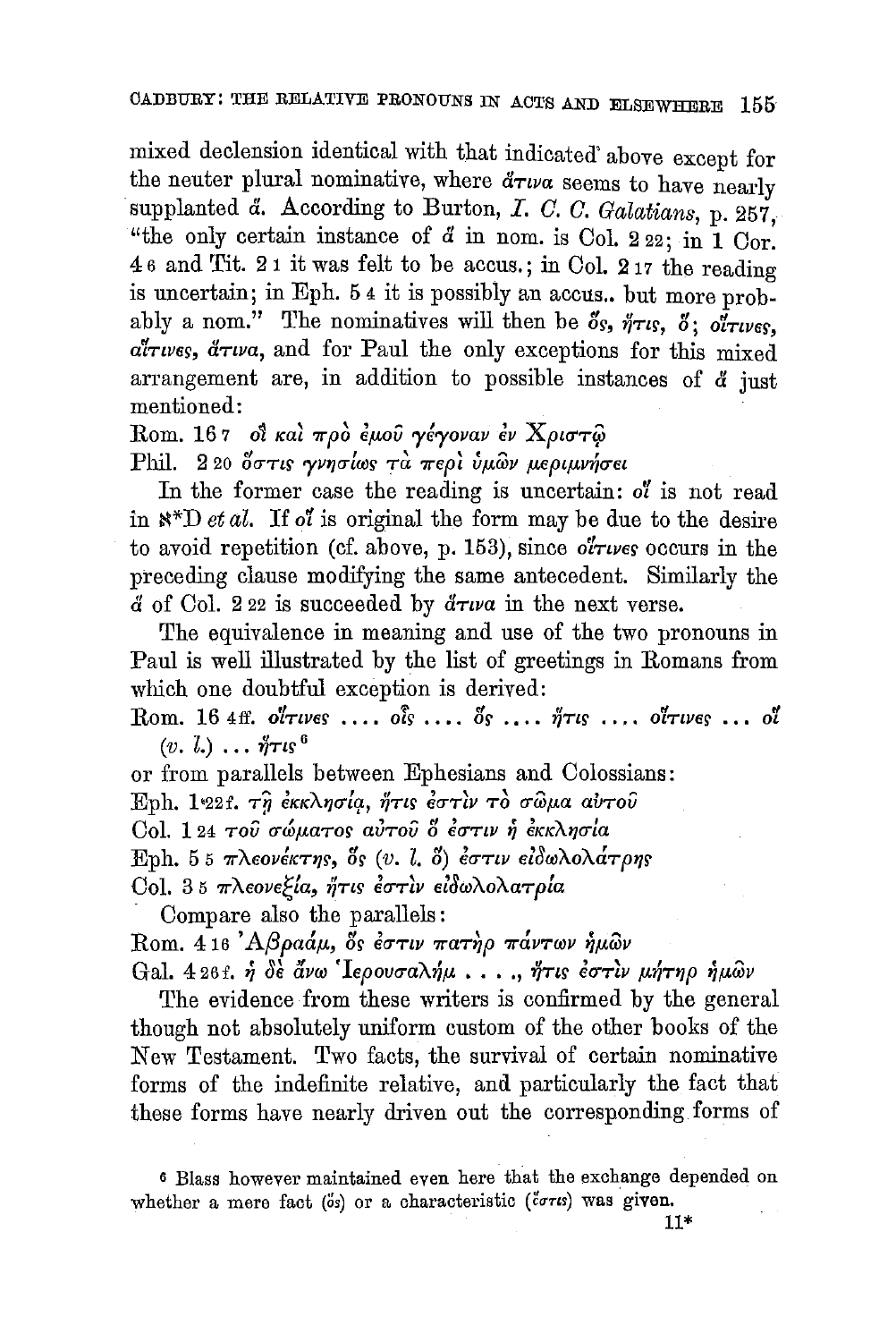the simple relative, seem to prove that there is not a difference of meaning and that the almost uniform employment of certain parts of the indefinite relative forbids any argument based on its earlier use to express cause, characteristics or indefinite reference. 7

What led to this development in Hellenistic Greek we may of course only conjecture. The avoidance of hiatus is a natural suggestion since  $\eta$ <sup>T</sup>rs, ot *Tures*,  $\alpha$ <sup>T</sup>*Tures* are forms of the indefinite relative with a terminal consonant which would replace forms of  $\delta s$  ending in a vowel. There is however little if any evidence of intention to avoid hiatus by New Testament writers. If that is the original intention or tendency the motive must have been already forgotten. 8

Another suggestion may be offered. The avoided forms of the simple relative are the only ones which agree in all but. accent with the corresponding forms of the article (i. e.  $\eta$ ,  $o_i$ ,  $a_i$ ).<sup>9</sup> Especially where a participle followed in the nominative the ambiguity of the short forms in unaccented text or in speech might be annoying.<sup>10</sup> In any case the presence of the compound relative is due in the New Testament to an established tendency of the language away from the forms  $\eta$ ,  $\delta l$ ,  $\alpha l$  (and, perhaps by

<sup>7</sup> See the effort to explain its occurrences in A. T. Robertson, *Grammar* of Greek N. T., pp. 726-731, and the claim of at least occasional special meaning in such English commentaries (to mention no others) as Lightfoot on 2 Thess. 19; Gal.  $424$ ; Phil. 12s,  $43$ ; Westcott on Heb. 23; Frame on 2 Thess. 1 9; Charles on Rev. 2 24 *al.* 

<sup>8</sup> As already mentioned by Moulton, F. Kälker, *Quaestiones de elocutione Polybiana* in *Leipziger Studien* II (1880) ii. 245 ff. argued that  $\eta$ rs,. *oXnveY,* and *oZrtves* as well as *7)11'ep* etc., *i'lreto'lj'lrep* were used to avoid hiatus both by Polybius and (p. 311) by Diodorus Siculus. For Polybius Hultsch, *Philologus XIV.* (1859), 288ff., XV. (1860), 152f. agrees. As for Moulton's. observation with regard to the Lucan writings that in some 23 unclassical occurrences of the indefinite relative 14 without it would have produced hiatus it may be answered that this is no evidence of an interest in the avoidance of hiatus since nearly half the words in the New Testament begin with vowels. Thus of the 25 instances in Luke's writings of  $\eta$ , of and *at* above, p. 153 some 15 are found to be followed by vowels.

<sup>9</sup> Contrast  $\delta$  vs.  $\overset{b}{\sigma}$ ,  $\tau d$  vs.  $\overset{a}{\alpha}$ .

10 So Blass; note however that when Luke has retained *ot* with the analytical imperfect  $\hat{\eta}$ oav immediately follows the relative (Luke 517, 29; 82).